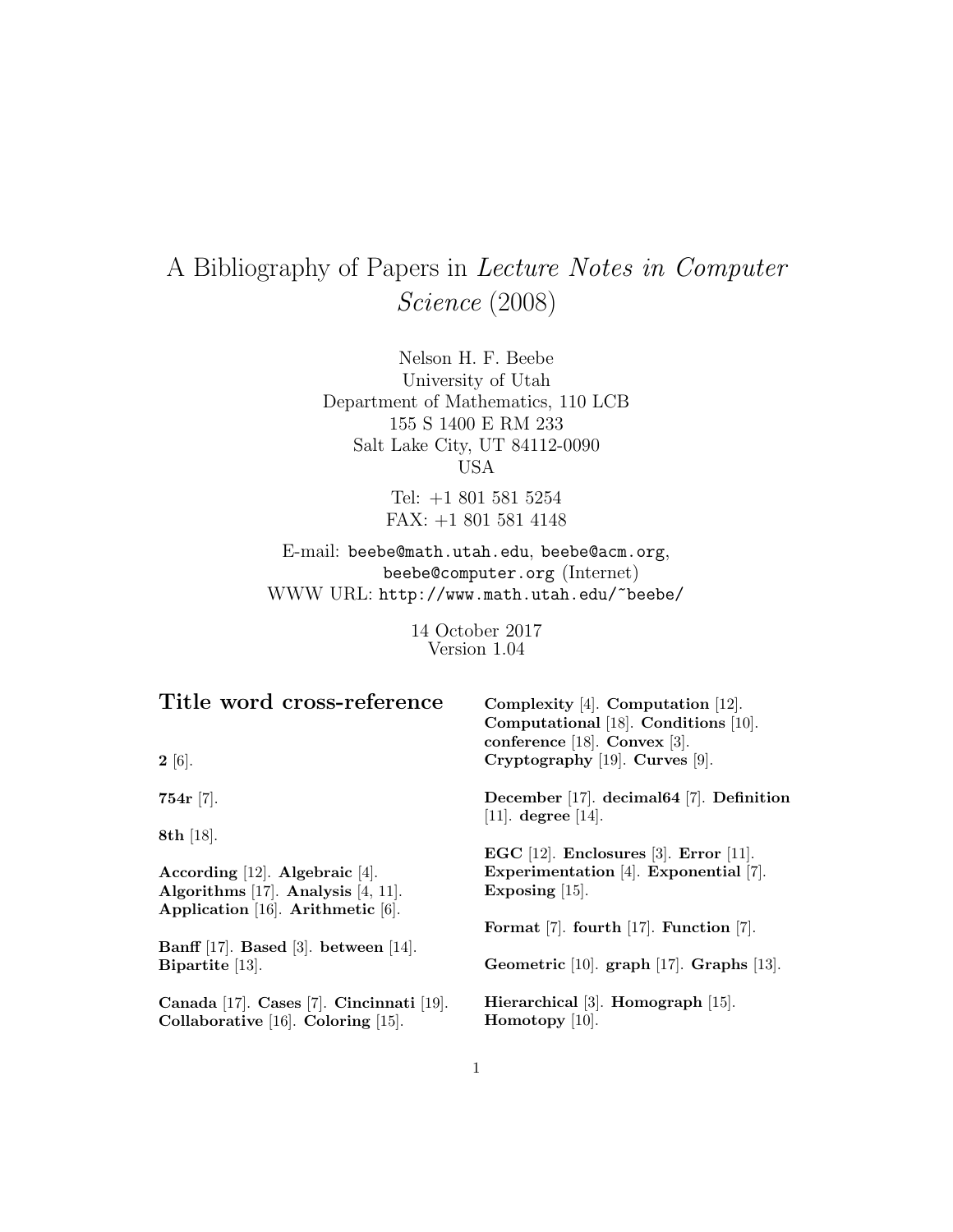**ICCS** [18]. **IEEE** [7]. **III** [18]. **Image** [13]. **Improvement** [1]. **in-degree** [14]. **Intentions** [15]. **International** [19, 17, 18]. **Interpolation** [11]. **Interval** [2, 3, 6]. **Interval-Based** [3]. **IVP** [1].

**June** [18].

**Kraków** [18].

**Learning** [16]. **Library** [2].

**Mechanical** [1]. **Methods** [5]. **Mission** [2]. **Modeling** [1]. **Modelling** [5, 11]. **models** [17].

**Neighborhoods** [9]. **November** [17]. **Numbers** [4].

**Obfuscation** [15]. **Object** [3]. **October** [19]. **OH** [19].

**PageRank** [13, 14, 16]. **papers** [17]. **Part** [18]. **Performance** [1]. **Poland** [18]. **Polyhedral** [3]. **Post** [19]. **Post-Quantum** [19]. **PQCrypto** [19]. **Practice** [9]. **Probabilistic** [14]. **Proceedings** [18, 19].

**Quantum** [19]. **Queries** [10].

**Randomness** [8]. **Real** [4, 12]. **relation** [14]. **Representations** [3]. **revised** [17]. **Robustness** [8].

**science** [18]. **Second** [19]. **SmartMOBILE** [1]. **Solid** [11]. **Spline** [9]. **SSE** [6]. **SSE-2** [6]. **Stochastic** [5]. **Strings** [15]. **Subroutine** [2]. **Systems** [1].

**Tagging** [13]. **Technique** [16]. **Theory** [9, 12]. **Tolerant** [10]. **Topological** [9]. **Traffic** [5]. **Transfinite** [11].

**Unicode** [15]. **USA** [19]. **Using** [13, 6].

**ValEncIA** [1]. **ValEncIA-IVP** [1]. **Validated** [1]. **Verified** [5].

**WAW** [17]. **web** [17]. **web-graph** [17]. **Well** [11]. **Well-Definition** [11]. **Workshop** [19, 17]. **Worst** [7].

## **References**

#### **Auer:2008:VMM**

[1] Ekaterina Auer, Andreas Rauh, Eberhard P. Hofer, and Wolfram Luther. Validated modeling of mechanical systems with SmartMOBILE: Improvement of performance by ValEncIA-IVP. Lecture Notes in Computer Science, 5045:1–27, 2008. CODEN LNCSD9. ISSN 0302-9743 (print), 1611- 3349 (electronic). URL http://link. springer.com/content/pdf/10.1007/ 978-3-540-85521-7\_1.pdf; http:// link.springer.com/content/pdf/bfm: 978-3-540-85521-7/1.pdf.

#### **Corliss:2008:ISL**

[2] George F. Corliss, R. Baker Kearfott, Ned Nedialkov, John D. Pryce, and Spencer Smith. Interval subroutine library mission. Lecture Notes in Computer Science, 5045:28–43, 2008. CODEN LNCSD9. ISSN 0302-9743 (print), 1611-3349 (electronic). URL http://link.springer. com/content/pdf/10.1007/978-3-540- 85521-7\_2.pdf.

## **Dyllong:2008:CPE**

[3] Eva Dyllong. Convex polyhedral enclosures of interval-based hierarchical object representations. Lecture Notes in Computer Science, 5045:44–56, 2008. CO-DEN LNCSD9. ISSN 0302-9743 (print), 1611-3349 (electronic). URL http:/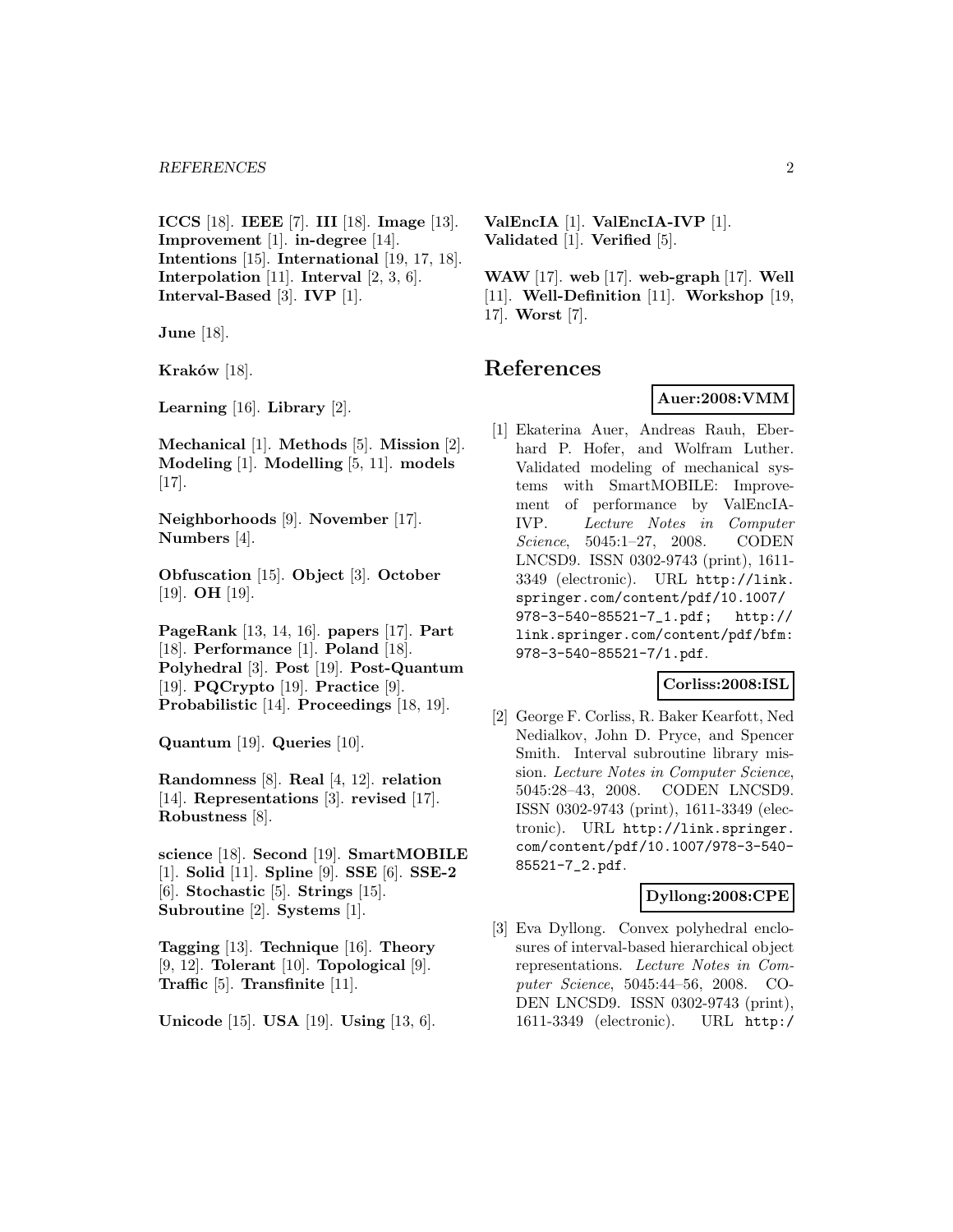/link.springer.com/content/pdf/10. 1007/978-3-540-85521-7\_3.pdf.

#### **Emiris:2008:RAN**

[4] Ioannis Z. Emiris, Bernard Mourrain, and Elias P. Tsigaridas. Real algebraic numbers: Complexity analysis and experimentation. Lecture Notes in Computer Science, 5045:57–82, 2008. CO-DEN LNCSD9. ISSN 0302-9743 (print), 1611-3349 (electronic). URL http:/ /link.springer.com/content/pdf/10. 1007/978-3-540-85521-7\_4.pdf.

#### **Kempken:2008:VMS**

[5] Sebastian Kempken and Wolfram Luther. Verified methods in stochastic traffic modelling. Lecture Notes in Computer Science, 5045:83–101, 2008. CODEN LNCSD9. ISSN 0302-9743 (print), 1611- 3349 (electronic). URL http://link. springer.com/content/pdf/10.1007/ 978-3-540-85521-7\_5.pdf.

#### **Lambov:2008:IAU**

[6] Branimir Lambov. Interval arithmetic using SSE-2. Lecture Notes in Computer Science, 5045:102–113, 2008. CODEN LNCSD9. ISSN 0302-9743 (print), 1611- 3349 (electronic). URL http://link. springer.com/content/pdf/10.1007/ 978-3-540-85521-7\_6.pdf; http:// www.springerlink.com/content/576312312g511037/

.

## **Lefevre:2008:WCE**

[7] Vincent Lefèvre, Damien Stehlé, and Paul Zimmermann. Worst cases for the exponential function in the IEEE 754r decimal64 format. Lecture Notes in Computer Science, 5045:114–126, 2008. CO-DEN LNCSD9. ISSN 0302-9743 (print), 1611-3349 (electronic). URL http:/

/link.springer.com/content/pdf/10. 1007/978-3-540-85521-7\_7.pdf.

#### **Michelucci:2008:RR**

[8] Dominique Michelucci, Jean Michel Moreau, and Sebti Foufou. Robustness and randomness. Lecture Notes in Computer Science, 5045:127–148, 2008. CO-DEN LNCSD9. ISSN 0302-9743 (print), 1611-3349 (electronic). URL http:/ /link.springer.com/content/pdf/10. 1007/978-3-540-85521-7\_8.pdf.

#### **Miller:2008:TNS**

[9] Lance Edward Miller, Edward L. F. Moore, Thomas J. Peters, and Alexander Russell. Topological neighborhoods for spline curves: Practice & theory. Lecture Notes in Computer Science, 5045: 149–161, 2008. CODEN LNCSD9. ISSN 0302-9743 (print), 1611-3349 (electronic). URL http://link.springer. com/content/pdf/10.1007/978-3-540- 85521-7\_9.pdf.

#### **Shapiro:2008:HCT**

- [10] Vadim Shapiro. Homotopy conditions for tolerant geometric queries. Lecture Notes in Computer Science, 5045:162– 180, 2008. CODEN LNCSD9. ISSN 0302- 9743 (print), 1611-3349 (electronic). URL http://link.springer.com/content/
	- pdf/10.1007/978-3-540-85521-7\_10. pdf.

#### **Stewart:2008:TIW**

[11] Neil F. Stewart and Malika Zidani. Transfinite interpolation for well-definition in error analysis in solid modelling. Lecture Notes in Computer Science, 5045:181– 192, 2008. CODEN LNCSD9. ISSN 0302- 9743 (print), 1611-3349 (electronic). URL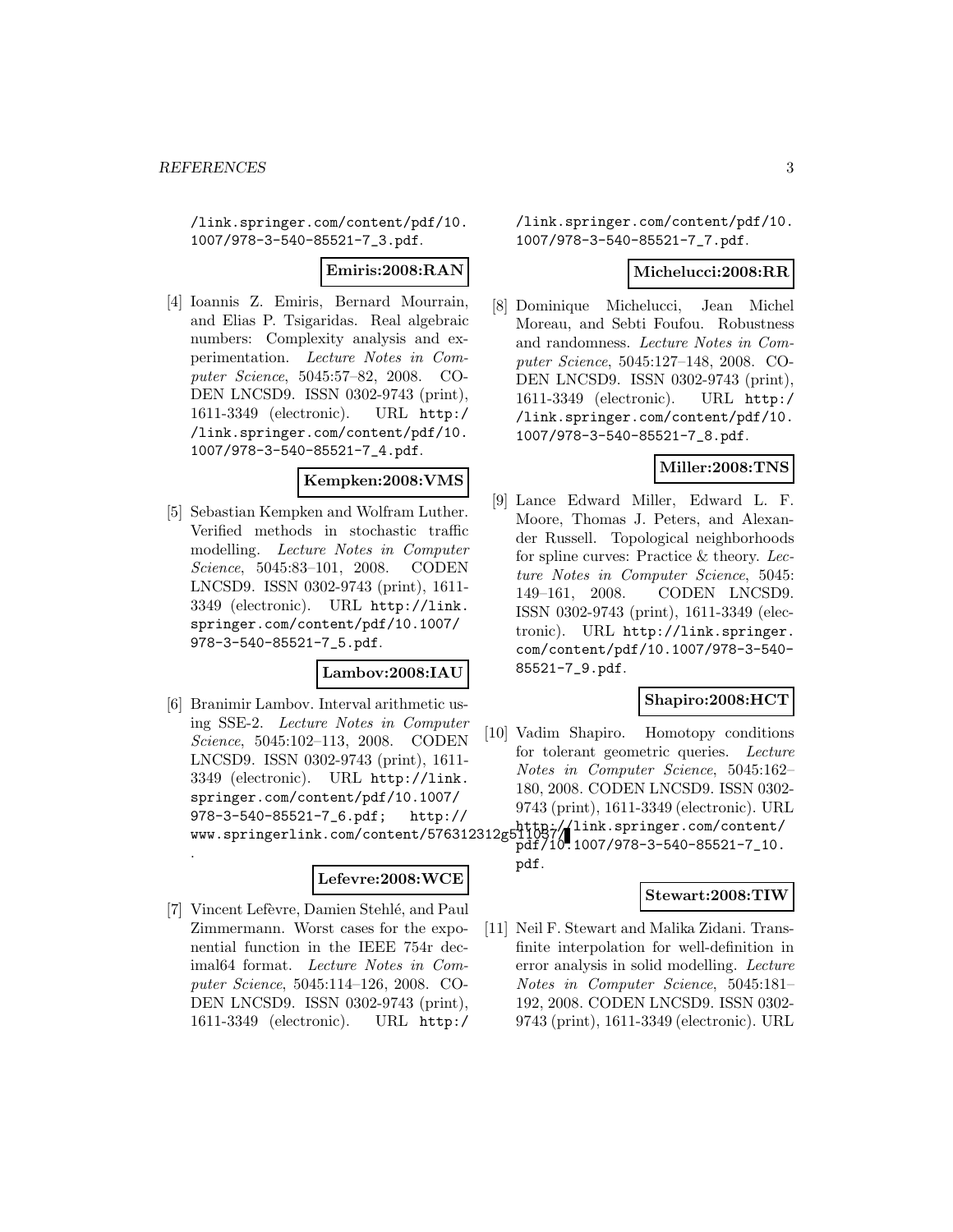http://link.springer.com/content/ pdf/10.1007/978-3-540-85521-7\_11. pdf.

## **Yap:2008:TRC**

[12] Chee Yap. Theory of real computation according to EGC. Lecture Notes in Computer Science, 5045:193–237, 2008. CO-DEN LNCSD9. ISSN 0302-9743 (print), 1611-3349 (electronic). URL http:/ /link.springer.com/content/pdf/10. 1007/978-3-540-85521-7\_12.pdf.

#### **Bauckhage:2008:ITU**

[13] Christian Bauckhage. Image tagging using PageRank over bipartite graphs. In Anonymous, editor, Proceedings of the 30th DAGM Symposium on Pattern Recognition, volume 5096 of Lecture Notes in Computer Science, pages 426– 435. Springer-Verlag Inc., New York, NY, USA, 2008. ISBN 3-540-69320-3. ISSN 0302-9743 (print), 1611-3349 (electronic). LCCN ????

#### **Litvak:2008:PRB**

[14] Nelly Litvak, Werner R. W. Scheinhardt, and Yana Volkovich. Probabilistic relation between in-degree and PageRank. In Aiello et al. [17], pages 72–83. ISBN 3-540-78808-5, 3-540-78807-7. ISSN 0302-9743 (print), 1611-3349 (electronic). LCCN QA76.9.A43 W39 2006.

## **Wenyin:2008:EHO**

[15] L. Wenyin, A. Y. Fu, and X. Deng. Exposing homograph obfuscation intentions by coloring Unicode strings. In Yanchun Zhang, editor, Asia–Pacific web conference: Progress in WWW research and development: APWeb 2008, volume 4976 of Lecture Notes in Computer Science, pages 275–286. Springer-Verlag Inc., New York,

NY, USA, 2008. ISBN 3-540-78848-4. ISSN 0302-9743 (print), 1611-3349 (electronic). LCCN ????

## **Yang:2008:APT**

[16] Shenggang Yang, Jianmin Zhao, Xueyan Zhang, and Limei Zhao. Application of PageRank technique in collaborative learning. In Anonymous, editor, Advances in Blended Learning: Second Workshop on Blended Learning, WBL 2008, Jinhua, China, August 20–22, 2008. Revised Selected Papers, volume ???? of Lecture Notes in Computer Science, pages 102– 109. Springer-Verlag Inc., New York, NY, USA, 2008. ISSN 0302-9743 (print), 1611- 3349 (electronic).

## **Aiello:2008:AMW**

[17] William Anthony Aiello et al., editors. Algorithms and models for the webgraph: fourth international workshop, WAW 2006, Banff, Canada, November 30–December 1, 2006: revised papers, volume 4936 of Lecture Notes in Computer Science. Springer-Verlag Inc., New York, NY, USA, 2008. ISBN 3-540- 78808-5, 3-540-78807-7. ISSN 0302-9743 (print), 1611-3349 (electronic). LCCN QA76.9.A43 W39 2006.

#### **Bubak:2008:CSI**

[18] Marian Bubak, Geert Dick van Albada, Jack Dongarra, and Peter M. A. Sloot, editors. Computational science – ICCS 2008. 8th international conference, Kraków, Poland, June 23-25, 2008. Proceedings, Part III, volume 5103 of Lecture Notes in Computer Science. Springer-Verlag Inc., New York, NY, USA, 2008.